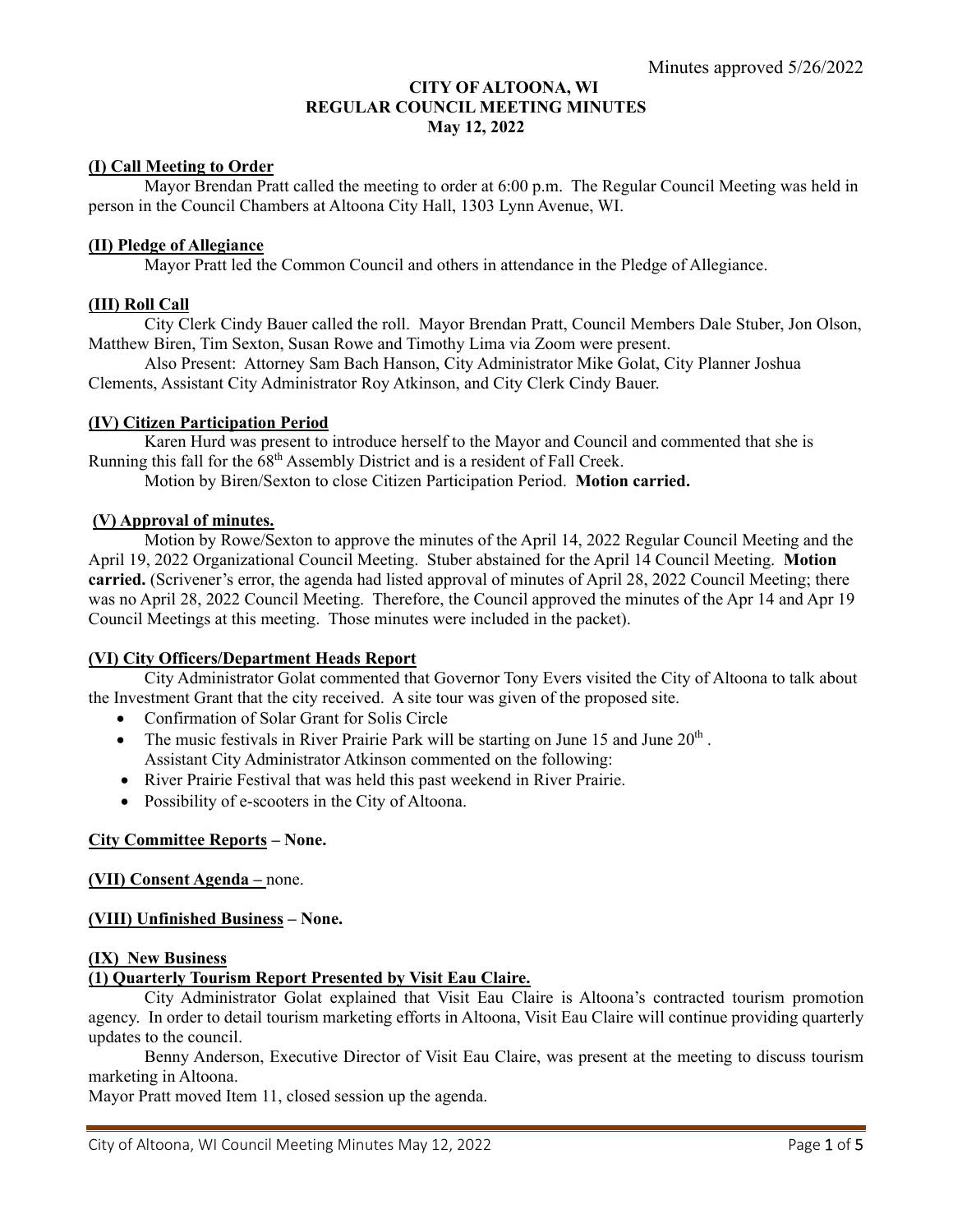## **(IX)(11) Discuss/consider convening in closed session pursuant to Wis. Stats 19.85 (1)(e) deliberating or negotiating the purchasing of public properties, the investing of public funds, or conducting other specified public business, whenever competitive or bargaining reasons require a closed session.**

A. Buy back parcel 201200304000 (lot adjacent to Golden Spike).

Motion by Biren/Sexton to convene in closed session at 6:31 p.m. pursuant to Wis. Stats 19.85 (1)(e). Roll call vote, 6-ayes, Biren, Sexton, Stuber, Rowe, Lima, Olson, 0-nays. **Motion carried. 6-0.**

#### **(IX)(12) Discuss/consider reconvening in open session.**

 Motion by Rowe/Lima to reconvene in Open Session at 7:06 p.m. Roll call vote 6-ayes, Rowe, Stuber, Lima, Biren, Olson, Sexton, 0-nays. **Motion carried 6-0.** No action taken.

Mayor Pratt moved Item 10 up from the agenda.

### **(IX)(10) Discuss/consider proposal from Solar Forma Design for the City to purchase an E-Cacia Tree for \$60,000.**

City Administrator Golat explained that City staff was recently approached by representatives from Solar Forma, a local solar design company. The company is owned by Brian Graff and Greg Johnson. Brian and Greg inquired whether the City would be interested in purchasing one of their E-Cacia Solar Trees at a significant discount (\$60,000 compared to \$95,000). Greg Johnson of Solar Forma was present at the meeting to talk about the proposal. The proposed location for installation of the E-Cacia Tree is in River Prairie Park.

City Administrator Golat noted that if Council approves the purchase, funds for the purchase could come from general fund reserves or TID #3. Staff is also exploring whether ARPA funds could be used for the purchase.

Discussion followed.

 Motion by Sexton/Rowe to direct staff to obtain more specific costs of the purchase of the solar tree and to include pricing for some of the solar pods and bring back to Council for further review and possible action. Lima against. **Motion carried.** 

## **(IX)(2) Public Hearing at 6:05 p.m. or as soon thereafter as possible regarding Ordinance 5A-22 assigning city zoning to parcels 201116102000, 201116108000, 201116107000, 20111600500, and 201116103000 annexed to the City of Altoona and located near the intersection of U.S. Highway 12 and County Highway SS (Discussed at May 10 Plan Commission).**

Mayor Pratt opened the public hearing at 8:05 p.m.

City Planner Josh Clements referred to the Staff Report 22-05C and Ordinance 5A-22. Clements explained that the City Council approved an appeal for Direct Annexation by One-Half Approval, Ordinance 3B-22, for five parcels on March 10, 2022 (DOA CASE #14476) comprising approximately 122.1 acres. Per Altoona Municipal Code § 19.24.030, the properties are assigned R1 zone district until the Plan Commission recommends and Council approves another district, to be considered within 120 days of the annexation.

The proposed zoning assignments are recommended based upon existing land uses within the territory and consistency with the Comprehensive Plan. The city-owned property is expected to be rezoned in the next 6-18 months as the city determines the implementation pathway for the East Neighborhood Concept Plan. No other changes in use are currently contemplated or known to the city. City Planner Clements noted that the Plan Commission recommended approval at it's May 10, 2022 Plan Commission meeting.

Motion by Rowe/Sexton to close the public hearing at 8:09 p.m. **Motion carried.**

## **(IX)(3) Discuss/consider approval of Ordinance 5A-22 assigning city zoning to parcels annexed to the City of Altoona on March 10, 2022.**

City Planner Clements noted that the Planning Department recommends the City Council approve the application of R1 One-Family Dwelling District zoning to parcels 201116102000, 201116108000, 201116107000, 20111600500, and I Industrial District to parcel 201116103000 consistent with the Comprehensive Plan.

Motion by Sexton/Biren to approve Ordinance 5A-22. **Motion carried.**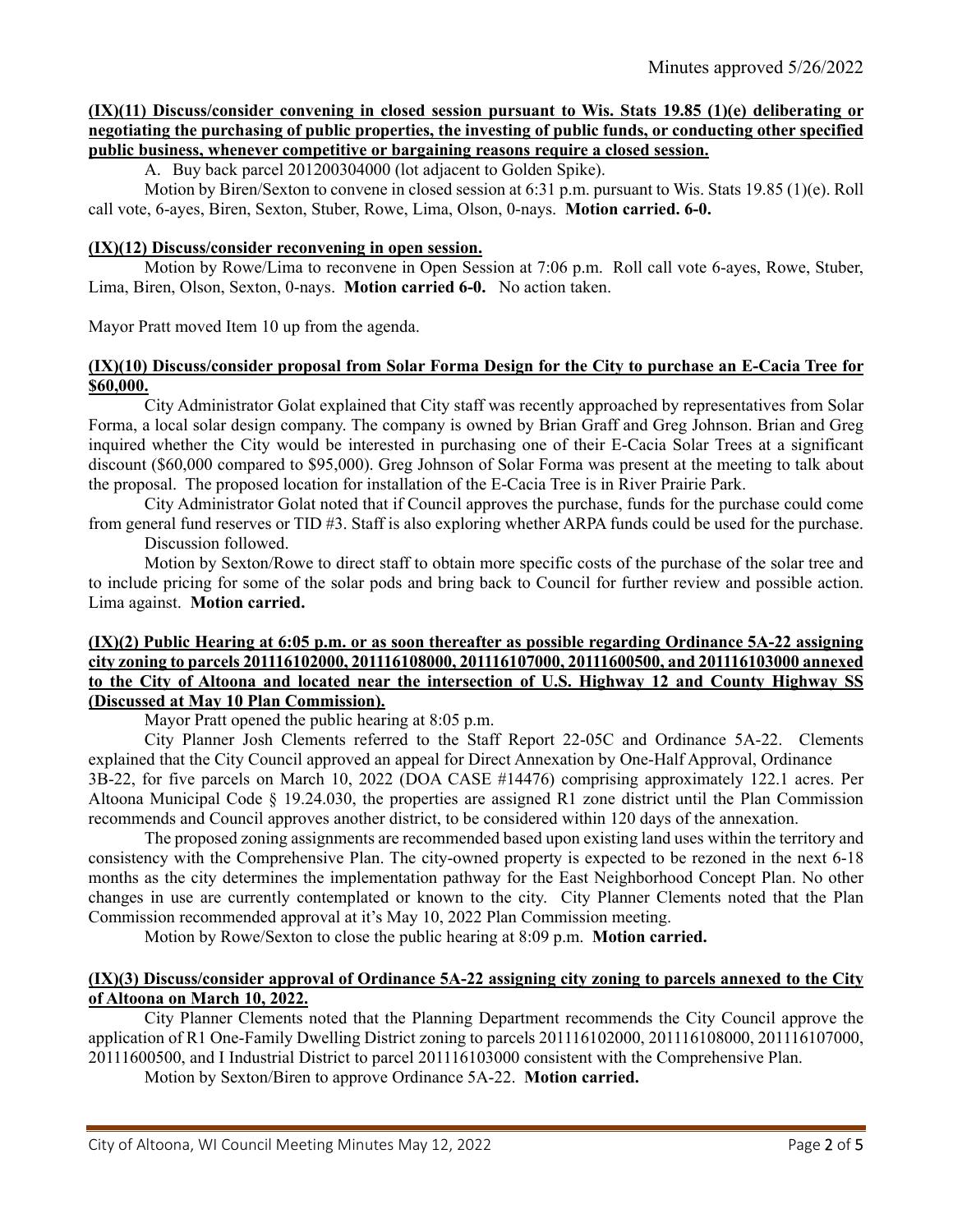Minutes approved 5/26/2022

### **(IX)(4) Discuss/consider approval of an appeal to amend the Specific Implementation Plan for Oakleaf Surgical Hospital for parking lot expansion and related site modifications (Discussed at the May 10, 2022 Plan Commission Meeting)**

City Planner Clements referred to the Staff Report 22-05D and the Proposed SIP Amendment, Oakleaf Surgical Hospital. Clements explained that the Oakleaf Surgical Hospital is an approximately 108,250  $\text{ft}^2$  medical facility located at 1000 Oakleaf Way which opened in August 2014. The facility includes seven 600-square-foot operating suites, four procedure rooms and 30 private patient suites which include 17 overnight-stay rooms and 13 inpatient rooms. The site is approximately 10.07 acres. The property is zoned River Prairie Mixed Use District and the Specific Implementation Plan (SIP) was approved by the Plan Commission on September 10, 2012 and Council on September 13.

The proposed SIP amendment expands automobile parking in two areas of the site: (1) 51 spaces in the south of the site; and (2) adding 5 spaces near the NE corner of the property. The existing site features approximately 307 parking spaces and 8 handicap parking spaces. This expansion represents an increase of 17.8% in the number of spaces. The southerly expansion requires modification to an existing landscape area that is utilized in the stormwater management of the site. The Plan Commission met and recommended approval at its May 10, 2022 Plan Commission Meeting.

City Planner Clements noted that Oak Leaf preferred not to add landscaping parking island stated in a letter sent to City staff. City Planner Clements said Staff recommends approval of the SIP amendment, with the following modifications (conditions):

(1) Any trees removed shall be replaced with native canopy species, as defined by the Wisconsin Department of Natural Resources.

## (2) Add landscaped parking island in the proposed parking isles greater than 15 spaces [IX 6 E 5]**. Removed this condition.**

(3) Trees shall meet the minimum species and diversity selection criteria [IX 6 D].

Motion by Biren/Sexton to approve the amended Specific Implementation Plan for Oakleaf Surgical Hospital with staff recommended modifications **and to remove the second condition regarding landscape parking island provision**. **Motion carried.**

## **(IX(5) Discuss/consider changing the style of shade structures in River Prairie Park (Discussed at the April 25, 2022 Park & Rec Committee meeting).**

City Administrator Golat explained that on October 28, 2021 the City Council, upon recommendation by Parks & Recreation Committee approved the purchase of shade structures for River Prairie Park to Lee Recreation in the amount of \$34,000. Recently, City Staff met with the representative from Lee Recreation to look at the site and determine the exact location of the structures. During the meeting with Lee Recreation, it was determined that the Cantilever structure was not the best fit for the space. A 4-pole shade structure was discussed, which will give more shade to the space and will cost less. The Park & Recreation Committee met on April 25, 2022 and recommended to Council amending the shade structure in River Prairie Park per the quote from Lee Recreation.

Motion by Rowe/Stuber to approve amending the shade structure in River Prairie Park per the quote from Lee Recreation. **Motion carried.**

# **(IX)(6) Discuss/consider appointment of City Attorney for a two-year term.**

City Administrator Golat referred to Section 2.08.100 of the Altoona Municipal Code Book. Code requires that the city attorney shall be appointed by the mayor at the first regular meeting of the city council in May of even-numbered years, subject to confirmation by majority vote of the council. The term of office of each official so appointed shall be two years. All terms shall commence on the fifteenth of May following appointment. Staff recommends reappointment of John Behling of Weld, Riley to serve as the City Attorney for a two-year term.

Motion by Biren/Lima to approve re-appointment of John Behling of Weld, Riley as the City Attorney for a two-year term ending May 2024. **Motion carried.**

# **(IX)(7) Discuss/consider appointment of Assessor for a two-year term.**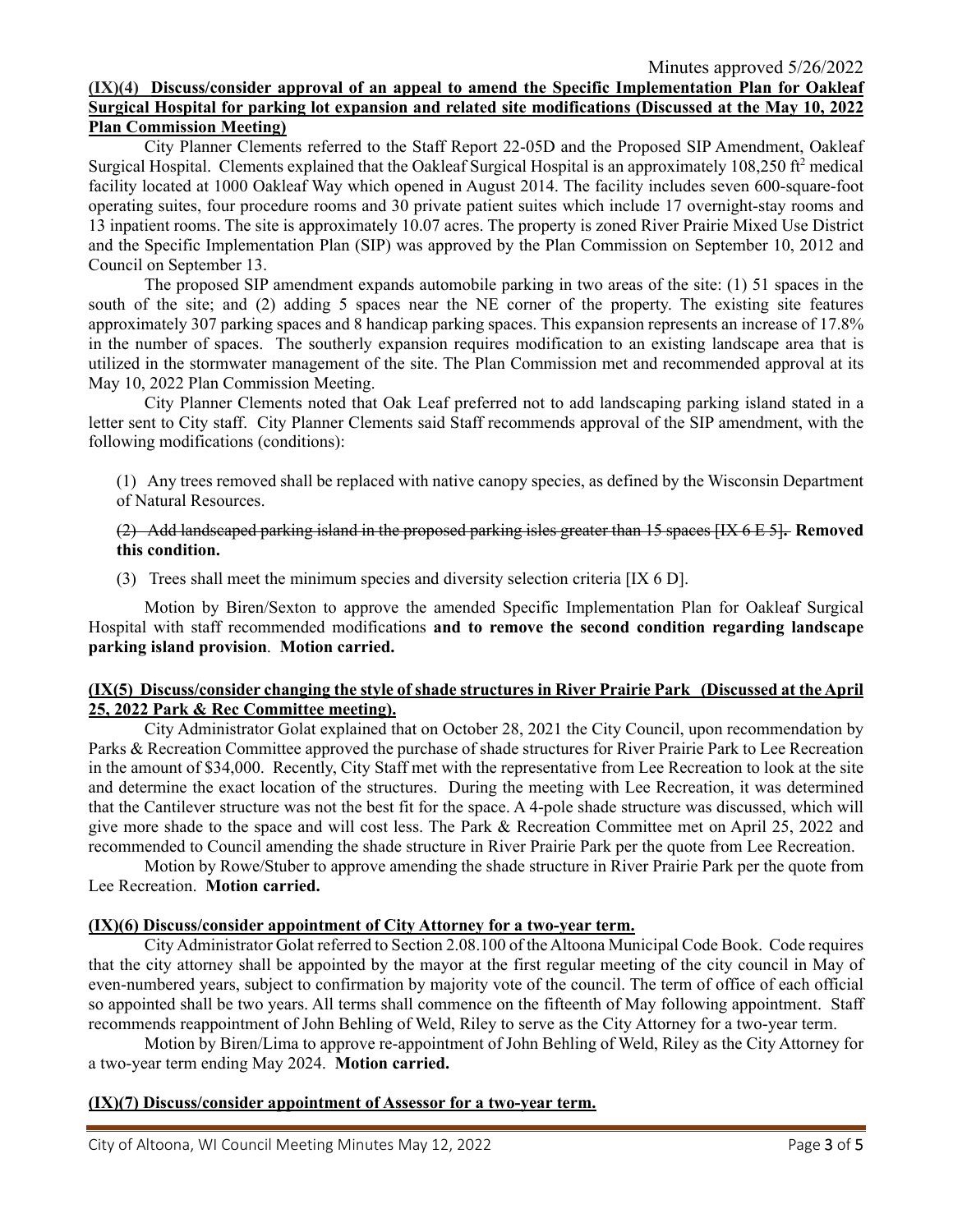City Administrator Golat Please refer to Section 2.08.100 of the Altoona Municipal Code Book. Code requires that the city assessor shall be appointed by the mayor at the first regular meeting of the city council in May of even-numbered years, subject to confirmation by majority vote of the council. The term of office of each official so appointed shall be two years. All terms shall commence on the fifteenth of May following appointment. Staff recommends appointment of Paul Reynebeau of Accurate Appraisal as the City Assessor for a two-year term.

Motion by Rowe/Biren to approve appointment of Paul Reynebeau of Accurate Appraisal as the City Assessor for a two-year term ending May 2024. **Motion carried.**

### **(IX)(8) Discuss/consider adoption of City/City Council mission statements.**

City Administrator Golat explained that on Thursday, December 16, 2021, the Altoona City Council and City Leadership Team held the 2021 Strategic Planning Session. During the session, participants formed subcommittees to establish City and City Council mission statements. Members of the City Mission Statement subcommittee included Council Member Matt Biren, City Administrator Mike Golat and Assistant City Administrator Roy Atkinson. Members of the City Council Mission Statement include City Council Members Sue Rowe and Matt Biren.

A mission statement provides a formal summary of the aims and values of a company. Mission statements encourage employees and council members to think about how their actions will impact future success and positive culture. Recently, the committee met and established draft City and City Council mission statements for the City Council's consideration. Each proposed mission statement is listed below. With respect to the City mission statement, the committee wanted a statement that every employee of the City could get behind and remember. The committee also wanted a statement that was unique and distinguished Altoona from other Cities.

#### Council Mission Statement

**Entrusted by our citizens to pass effective legislation, represent the city's best interests in all matters, establish strategic goals and set policy based on community values.** 

#### City Mission Statement

**To provide KICK ASS service to Altoona's citizens while continuously improving their community.** 

Discussion followed regarding amending the City Mission Statement to take out the words "Kick Ass" and replace with "Rock Star" Service.

Motion by Sexton/Stuber to approve adoption of the City/City Council mission statement as amended to replace the City Mission Statement as follows: **To provide Rock Star service to Altoona's citizens while continuously improving their community. Motion carried.**

### **(IX)(9) Discuss/consider purchase agreement for property in Prairie View Ridge.**

City Administrator Golat explained the WB-13 offer to purchase property from CE Lighthouse Properties, LLC for siting a well. The property includes lots 51 and 52 of the Prairie View Ridge Subdivision. Last year the City executed an option to purchase the two lots for \$65,000. A test well was subsequently dug and tested and results revealed that the site is viable. Therefore, it is in the City's best interest to move forward with the purchase in order to initiate construction as soon as possible. Staff recommends Council approve the WB-13 offer to purchase the property and authorize the Mayor to sign the offer on behalf of the City and to direct City staff to amend the City budget to finance the purchase.

Motion by Rowe/Lima to approve the execution of the WB-13 offer to purchase lots 51 and 52 of the Prairie View Ridge subdivision from CE Lighthouse Properties for \$65,000 to site a well, to authorize the mayor to sign on behalf of the City and to direct City staff to amend the City budget to finance the purchase. **Motion carried.**

### **(X) Miscellaneous Business and Communication.**

None.

## **(XI) Adjournment.**